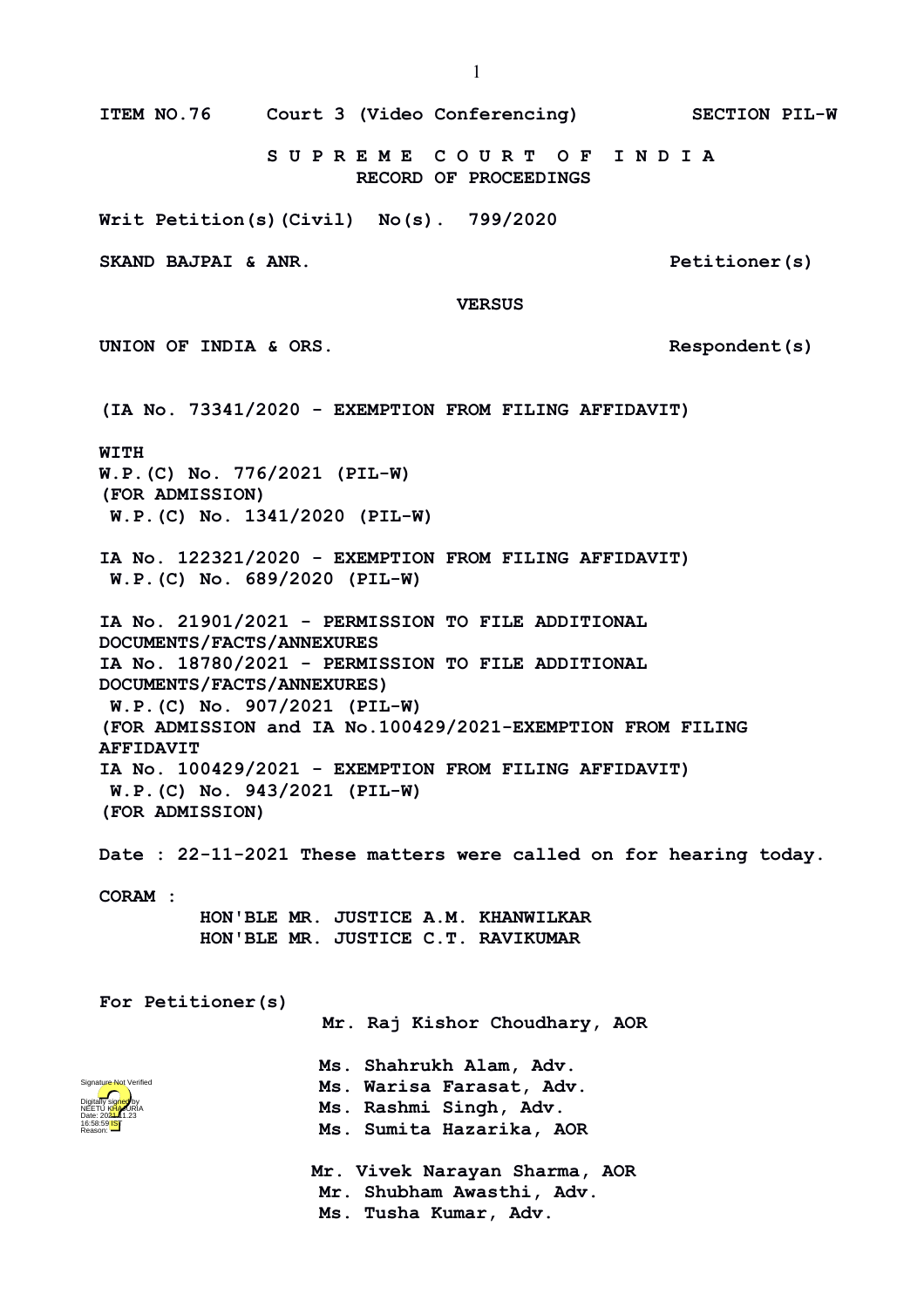**Mr. Aditya Manubarwala, adv. Mr. Akash Sharma, Adv. Mr. Sapt Rishi Misra, Adv. Ms. Mahima Bhardwaj, Adv. Mr. Pranshu Kaushal, Adv. Mr. Rajeev Kumar Jha, Adv. Mr. Sudhanshu Khandelwal, Adv. Petitioner-in-person Mr. Vikas Singh, Sr. Adv. Mr. Ashwani Kumar Dubey, AOR Mr. Ashwani Kr. Upadhyay, Adv. Mr. Pankaj Dubey, Adv. Mr. Pankaj Sharma, Adv. Mr. Manish Kumar, Adv. Mr. Rudra Vikram Singh, Adv. Mr. Sandeep Mishra, Adv. For Respondent(s) Mr. Tushar Mehta, SGI Mr. K.M. Nataraj, ASG Mr. Rajat Nair, Adv. Mr. Balaji Srinivasan, Adv. Mr. Mayank Pandey, Adv. Mr. Kanu Agrawal, Adv. Mr. Gurmeet Singh Makker, Adv. mR. Rajan Kumar Chaurasia, Adv. Mr. Amrish Kumar, AOR Mr. Arvind Kumar Sharma, AOR Mr. Mukul Rohatgi, Sr. adv. Mr. Mahesh Agarwal, Adv. Mr. Ankur Saigal, Adv. Mr. Rishabh Parikh, Adv. Mr. Saransh Jain, Adv. Mr. Shloka Narayan, Adv. Mr. E. C. Agrawala, AOR Mr. Dushyant Parashar, AOR Mr. Vipin Jai, Adv. Mrs. Gurinder Jai, Adv. Mr. Manu Parashar, Adv. Mr. Dinesh Pandey, Adv. UPON hearing the counsel the Court made the following**

**List these matters alongwith W.P.(C) No. 1569 of 2019 and SMW (Crl.) No. 4 of 2019 on 03.12.2021 before the**

 **O R D E R**